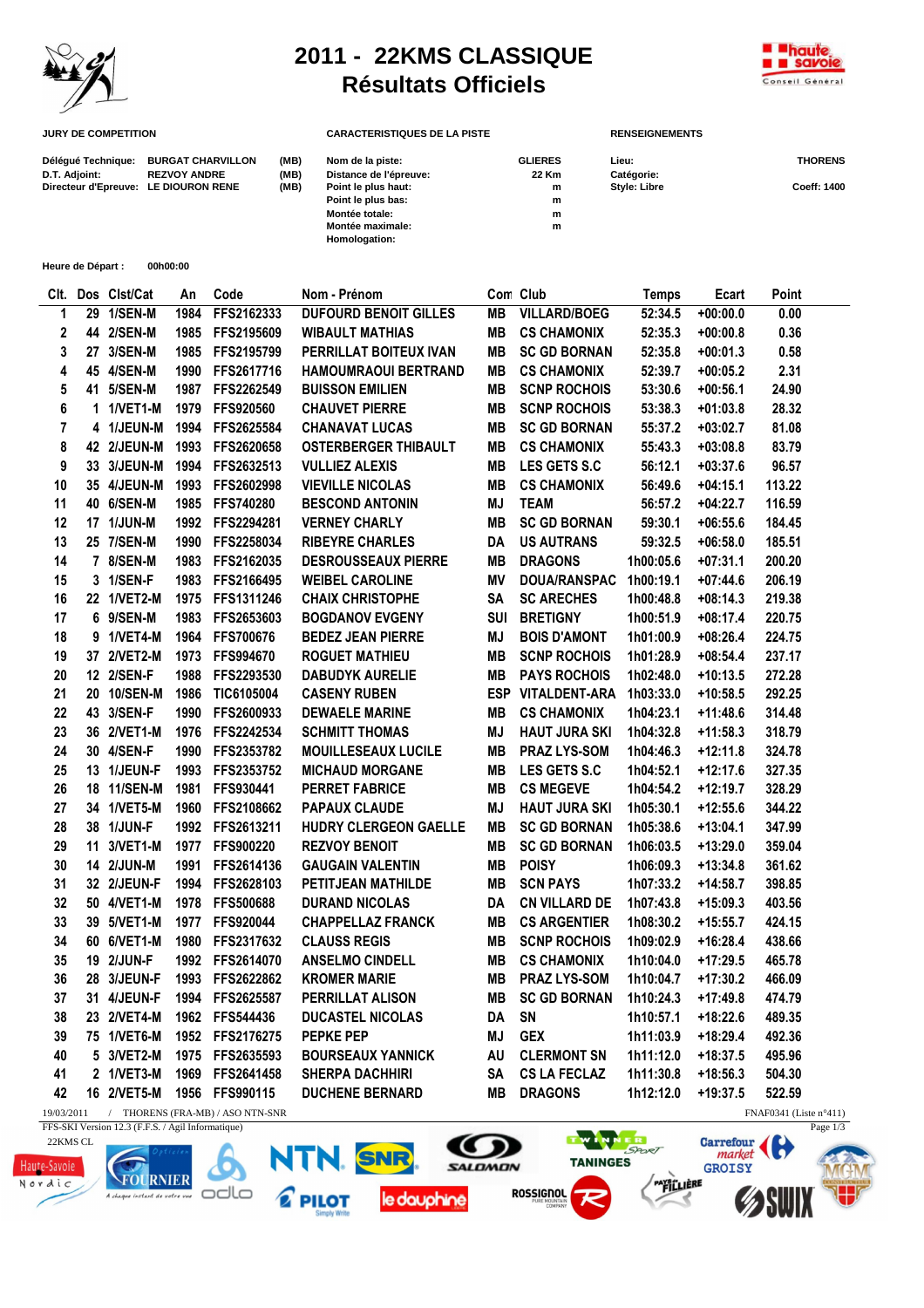



| CIt.               |                                                                 | Dos Clst/Cat               | An   | Code                           | Nom - Prénom                                |            | Con Club              | <b>Temps</b> | Ecart                      | Point                    |
|--------------------|-----------------------------------------------------------------|----------------------------|------|--------------------------------|---------------------------------------------|------------|-----------------------|--------------|----------------------------|--------------------------|
| 43                 |                                                                 | 59 2/VET3-M                | 1970 | LCN11189870                    | <b>SIAU RAPHAEL</b>                         | <b>SA</b>  | <b>BOURG ST</b>       | 1h12:20.0    | $+19:45.5$                 | 526.14                   |
| 44                 |                                                                 | 8 5/JEUN-F                 |      | 1994 FFS2625590                | <b>VULLIET CONSTANCE</b>                    | MВ         | <b>SC GD BORNAN</b>   | 1h12:48.6    | $+20:14.1$                 | 538.83                   |
| 45                 |                                                                 | 71 3/VET3-M                | 1966 | FFS992338                      | <b>BOVAGNET PASCAL PHILIPPE</b>             | MB         | <b>CNG</b>            | 1h13:37.9    | $+21:03.4$                 | 560.71                   |
| 46                 |                                                                 | 53 5/JEUN-M                | 1994 | TIC6105006                     | <b>CLAVERO ADRIAN</b>                       |            | ESP VITALDENT-ARA     | 1h15:52.4    | $+23:17.9$                 | 620.40                   |
| 47                 |                                                                 | 66 3/VET4-M                | 1961 | FFS995762                      | <b>VERGNE FRANCOIS</b>                      | MВ         | <b>ASO NTN-SNR</b>    | 1h16:23.6    | $+23:49.1$                 | 634.25                   |
| 48                 |                                                                 | 79 12/SEN-M                | 1986 | TIC6105010                     | <b>GAUDRY BASTIEN</b>                       | SA         | <b>TERMIGNON</b>      | 1h16:32.4    | $+23:57.9$                 | 638.16                   |
| 49                 |                                                                 | 62 4/VET3-M                | 1968 | TIC6105012                     | <b>LATHUILLE DOMINIQUE</b>                  | MВ         | <b>ST JEAN DE</b>     | 1h16:32.9    | $+23:58.4$                 | 638.38                   |
| 50                 |                                                                 | 49 2/VET6-M                | 1953 | TIC6105025                     | <b>GAUDRY YANN GAEL</b>                     | SA         | <b>ES BESSANS</b>     | 1h16:33.4    | $+23:58.9$                 | 638.60                   |
|                    |                                                                 |                            |      |                                |                                             |            | <b>SC D'AGY</b>       |              |                            |                          |
| 51                 |                                                                 | 77 3/VET6-M<br>78 3/VET5-M |      | 1955 FFS901377                 | <b>DUPART DANIEL</b><br>PERRET ANDRÉ        | MВ         |                       | 1h16:38.3    | $+24:03.8$<br>$+25:10.2$   | 640.77                   |
| 52                 |                                                                 |                            |      | 1957 FFS2178847                |                                             | MВ         | <b>CS MEGEVE</b>      | 1h17:44.7    |                            | 670.24                   |
| 53                 |                                                                 | 89 4/VET4-M                |      | 1965 FFS2211741                | <b>POUZADOUX PIERRE</b>                     | MВ         | <b>CN DES</b>         | 1h18:58.7    | $+26:24.2$                 | 703.08                   |
| 54                 |                                                                 | 58 4/VET6-M                |      | 1952 FFS990138                 | <b>MICHET CLAUDE</b>                        | MВ         | <b>DRAGONS</b>        | 1h19:12.8    | $+26:38.3$                 | 709.34                   |
| 55                 |                                                                 | 74 7/VET1-M                |      | 1980 FFS2644334                | <b>JOSSERAND CLEMENT</b>                    | ΜJ         | <b>ROUSSON</b>        | 1h19:14.1    | $+26:39.6$                 | 709.92                   |
| 56                 |                                                                 | 51 4/VET5-M                | 1957 | FFS2653593                     | <b>ABEL PIERRE</b>                          | MВ         | <b>GRAND</b>          | 1h19:41.0    | $+27:06.5$                 | 721.86                   |
| 57                 |                                                                 | 67 5/VET3-M                | 1969 | LCN11183184                    | <b>VELIKANOV MIKHAIL</b>                    | IF         | <b>BRETIGNY</b>       | 1h19:46.8    | $+27:12.3$                 | 724.43                   |
| 58                 |                                                                 | 80 1/VET7-M                | 1949 | LCN11185285                    | <b>ROL JEAN LOUIS</b>                       | SA         | <b>LE MIRANTIN SF</b> | 1h20:07.8    | $+27:33.3$                 | 733.75                   |
| 59                 |                                                                 | 94 5/VET4-M                | 1964 | FFS2635093                     | <b>DENNEULIN PHILIPPE</b>                   | MВ         | <b>CHABLAIS NOR</b>   | 1h20:41.3    | $+28:06.8$                 | 748.62                   |
| 60                 |                                                                 | 68 6/VET4-M                | 1965 | FFS2179017                     | <b>DUSSOLLIET JEAN MARC</b>                 | MВ         | <b>DRAGONS</b>        | 1h20:44.8    | $+28:10.3$                 | 750.17                   |
| 61                 |                                                                 | 93 8/VET1-M                | 1979 | TIC6105011                     | <b>HOCQUART JEAN-BRICE</b>                  | ΜV         | <b>TRIATHLON</b>      | 1h20:48.6    | $+28:14.1$                 | 751.86                   |
| 62                 |                                                                 | 82 6/VET3-M                | 1967 | TIC6105005                     | <b>CHYPRE VINCENT</b>                       | MВ         | LE SAPPEY             | 1h21:51.0    | $+29:16.5$                 | 779.55                   |
| 63                 |                                                                 | 85 5/VET6-M                | 1953 | LCN11198257                    | <b>CLERC DANIEL</b>                         | SΑ         | <b>CREDIT</b>         | 1h22:27.3    | $+29:52.8$                 | 795.66                   |
| 64                 |                                                                 | 69 5/VET5-M                | 1958 | FFS2305154                     | <b>MARMET HUBERT</b>                        | DA         | <b>GUC</b>            | 1h22:30.9    | $+29:56.4$                 | 797.26                   |
| 65                 |                                                                 | 87 7/VET3-M                | 1968 | FFS2311302                     | <b>BERTOLINO CHRISTIAN</b>                  | IF         | <b>ASCO</b>           | 1h23:52.0    | $+31:17.5$                 | 833.25                   |
| 66                 |                                                                 | 90 6/VET6-M                | 1952 | TIC6105009                     | <b>GAILLAT JACQUES</b>                      | MВ         | <b>NAVES</b>          | 1h25:30.0    | $+32:55.5$                 | 876.75                   |
| 67                 |                                                                 | 64 2/VET7-M                | 1948 | FFS2647733                     | <b>COLOMBO LOUIS</b>                        | MВ         | <b>CHABLAIS NOR</b>   | 1h27:58.1    | $+35:23.6$                 | 942.48                   |
| 68                 |                                                                 | 65 3/VET7-M                | 1949 | TIC6105015                     | <b>ROBERT ALAIN</b>                         | SA         | <b>DRUMETTAZ</b>      | 1h28:20.0    | $+35:45.5$                 | 952.20                   |
|                    |                                                                 |                            |      |                                |                                             |            |                       |              |                            |                          |
| 69                 |                                                                 | 72 5/SEN-F                 | 1981 | FFS2278858                     | <b>HOCQUET PERRINE</b>                      | MВ         | <b>SCNP ROCHOIS</b>   | 1h28:34.7    | $+36:00.2$                 | 958.72                   |
| 70                 |                                                                 | 92 6/JEUN-M                | 1994 | TIC6105016                     | <b>RODRIGUEZ HUGO</b>                       | <b>ESP</b> | <b>VITALDENT-ARA</b>  | 1h29:48.4    | $+37:13.9$                 | 991.43                   |
| 71                 |                                                                 | 81 7/VET6-M                | 1954 | LCN11191051                    | <b>MAXENTI JEAN-CHARLES</b>                 | MВ         | <b>CNG</b>            | 1h30:09.6    | $+37:35.1$                 | 1000.84                  |
| 72                 |                                                                 | 63 4/VET7-M                | 1949 | TIC6105001                     | <b>BOURGAUX CHRISTIAN</b>                   | SUI        | <b>SATIGNY</b>        | 1h30:28.9    | $+37:54.4$                 | 1009.40                  |
| 73                 |                                                                 | 96 1/VET5-F                | 1960 | TIC6105021                     | <b>AGNELLET ELISABETH</b>                   | MВ         | <b>LA CLUSAZ</b>      | 1h34:54.6    | +42:20.1                   | 1127.32                  |
| 74                 |                                                                 | 70 2/VET5-F                | 1958 | TIC6105019                     | <b>THIERRY DOMINIQUE</b>                    | <b>BO</b>  | <b>DIJON</b>          | 1h36:44.9    | $+44:10.4$                 | 1176.28                  |
| 75                 |                                                                 | 98 7/VET4-M                | 1962 | TIC6105023                     | <b>BARETTA PAOLLO</b>                       | <b>ITA</b> | <b>ITALIE</b>         | 1h36:51.1    | $+44:16.6$                 | 1179.03                  |
| 76                 |                                                                 | 83 6/VET5-M                | 1959 | FFS2179574                     | <b>BONNET PIERRE</b>                        | MВ         | <b>HABERE-POCHE</b>   | 1h37:39.6    | $+45:05.1$                 | 1200.55                  |
| 77                 |                                                                 | 54 5/VET7-M                |      | 1946 TIC6105003                | <b>BUCLIN MARC</b>                          | MВ         | <b>EVIRES</b>         | 1h39:41.4    | $+47:06.9$                 | 1254.61                  |
| ${\bf 78}$         |                                                                 |                            |      |                                | 61 4/VET2-M 1974 LCN11234986 VIALLY LAURENT | SA CS      |                       |              | 1h40:32.9 +47:58.4 1277.46 |                          |
| 79                 |                                                                 | 88 1/VET2-F                | 1973 | <b>TIC6105008</b>              | <b>FRAIX BURNET MAGALI</b>                  | MВ         | PRINGY                | 1h40:39.0    | +48:04.5                   | 1280.17                  |
| 80                 |                                                                 | 99 1/VET3-F                | 1969 | TIC6105024                     | <b>CARBONNETTI LIDIA</b>                    | ITA        | <b>ITALIE</b>         |              | 1h45:21.4 +52:46.9         | 1405.50                  |
| 81                 |                                                                 | 95 8/VET6-M                | 1954 | TIC6105020                     | <b>VOLPI DANIEL</b>                         | MВ         | <b>CHABLAIS NOR</b>   |              | $1h46:20.4$ +53:45.9       | 1431.69                  |
| 82                 |                                                                 | 57 2/VET3-F                | 1970 | LCN11196258                    | <b>MAURET NATHALIE</b>                      | SA         | <b>CS LA FECLAZ</b>   |              | 1h56:11.4 1h03:36.9        | 1693.98                  |
| 83                 |                                                                 | 73 6/VET7-M                | 1948 | TIC6105002                     | <b>BOURRIER FRANCOIS</b>                    | SA         | <b>BARBY</b>          |              | 1h57:35.4 1h05:00.9        | 1731.26                  |
| 84                 |                                                                 | 91 8/VET4-M                | 1961 | TIC6105007                     | <b>FEVRE PASCAL</b>                         |            | <b>SUI GENEVE</b>     |              | 1h59:40.7 1h07:06.2        | 1786.87                  |
| 85                 |                                                                 | 55 1/VET7-F                | 1948 | TIC6105014                     | <b>PUECH MONIQUE</b>                        | MВ         | <b>SPAC</b>           |              | 2h09:20.4 1h16:45.9        | 2044.15                  |
|                    |                                                                 | <b>ABANDONS (3)</b>        |      |                                |                                             |            |                       |              |                            |                          |
|                    |                                                                 |                            |      |                                |                                             |            |                       |              |                            |                          |
|                    |                                                                 | 15 /JEUN-M                 |      | 1993 FFS2323449                | <b>CHOUPIN PIERRE</b>                       | MВ         | <b>CS ARGENTIER</b>   | Abd          |                            |                          |
|                    |                                                                 | 21 /JUN-M                  |      | 1991 FFS2600987                | <b>TARANTOLA DAMIEN</b>                     | MB         | <b>CS CHAMONIX</b>    | Abd          |                            |                          |
|                    |                                                                 | 24 /SEN-F                  |      | 1989 FFS2324075                | <b>VUILLERMOZ CELINE</b>                    | MВ         | <b>CORNIER</b>        | Abd          |                            |                          |
| <b>ABSENTS (7)</b> |                                                                 |                            |      |                                |                                             |            |                       |              |                            |                          |
|                    |                                                                 | 10 /SEN-M                  |      | 1989 FFS2293445                | <b>BUTTIN BASTIEN</b>                       | MВ         | <b>LES GETS S.C</b>   | Abs          |                            |                          |
|                    |                                                                 | 26 /JUN-M                  |      | 1992 FFS2324530                | <b>AGNELLET GERARD</b>                      | MB         | <b>CS LA CLUSAZ</b>   | Abs          |                            |                          |
| 19/03/2011         |                                                                 | $\sqrt{2}$                 |      | THORENS (FRA-MB) / ASO NTN-SNR |                                             |            |                       |              |                            | $FNAF0341$ (Liste n°411) |
|                    | FFS-SKI Version 12.3 (F.F.S. / Agil Informatique)<br>Page $2/3$ |                            |      |                                |                                             |            |                       |              |                            |                          |